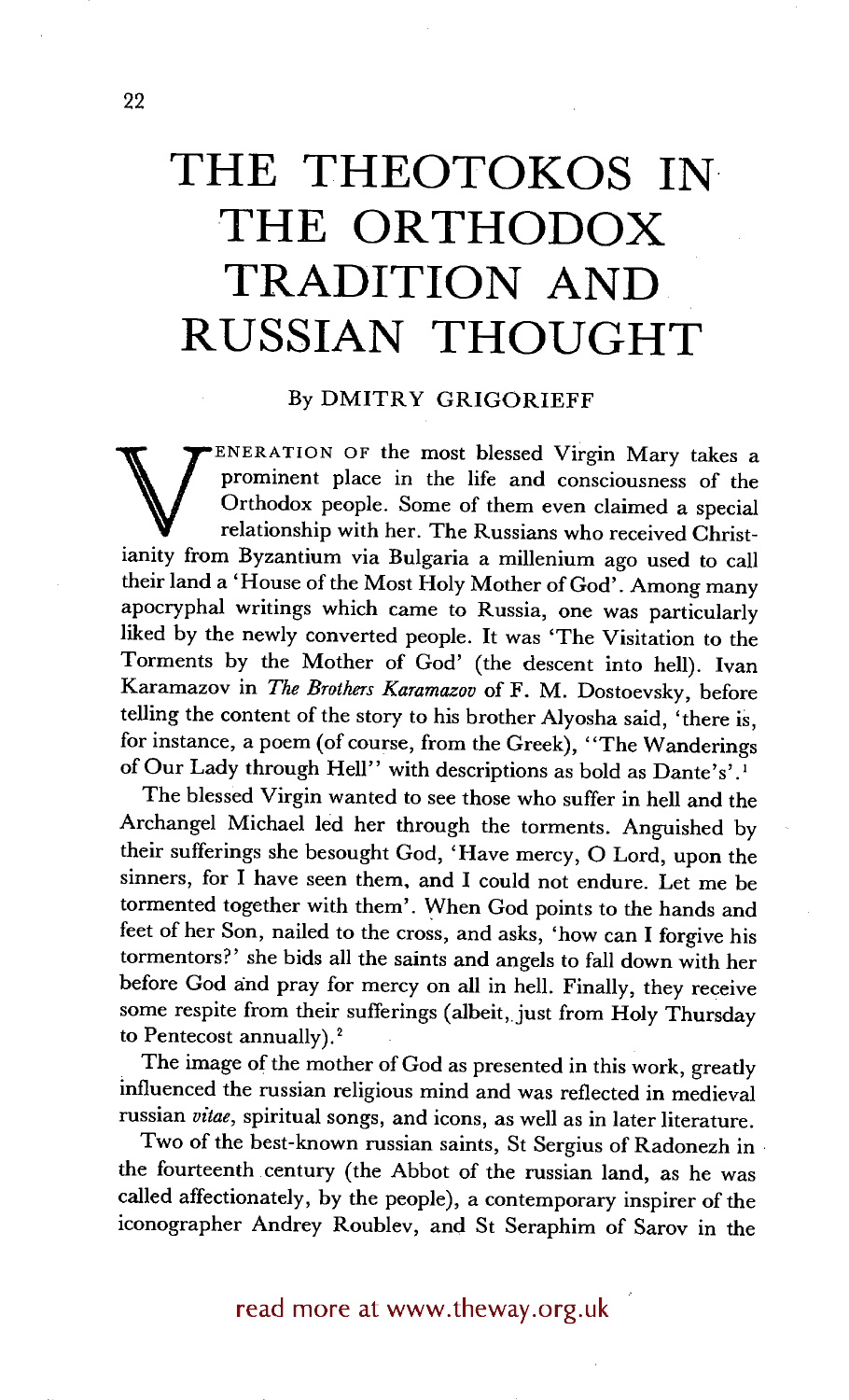nineteenth century, the first-known representative of the new institution of *startzy* (monks as the spiritual guides of laymen, described in *The Brothers Karamazov),* had mystical visions of our Lady.

In popular belief Mary is the very conscience of the people. The sixteenth-century russian Tsar Boris, in the tragedy of Alexander Pushkin, *Boris Godunov* (opera by Mussorgsky), encountered before the cathedral, on the Kremlin square, a 'fool for Christ's sake', Nik61ka, who had been abused by young ruffians. The Tsar, haunted by the image of the prince-child Dimitry, assassinated on his orders, commanded that Nik61ka be given alms and asked the fool to pray for him. 'No, no! One cannot pray for the Tsar Herod, the Mother of God does not allow it', Nok61ka pronounced his judgment in the face of the stunned Tsar and his *boyars.* 

Even now a contemporary Soviet writer Vladimir Soloukhin, the author of the book, *Searching.for Icons in Russia,* in his poem, 'A Fairy Tale', writes:

And in that Church, behind her heavy vestments, Behind the ruby eye of the votive light, For the fifth century the Virgin Mary sorrowed, Bending her face above the Infant Jesus. 3

Years passed; in a revolutionary fervour the village church was closed, the bricks plundered, the icons burned in the local school oven. But this particular icon was taken by a faithful woman to her hut. One day a young man interested in Russia's historical traditions (as many of them now are) stopped at the hut for a cup of water. He saw the icon, appreciated its beauty and artistic value and suggested that it should be put in some renowned museum. But the woman retorted: ' . . . You can cut me into pieces, burn my eyes out with an iron rod, but I won't give up the virgin Mary, our holy Mother, to those devils for desecration'.<sup>4</sup>

There are very many icons of the *Theotokos.* All orthodox churches and private homes of the faithful are adorned with the icon of our Lady. In Russia alone there are more than three hundred socalled 'revealed' icons, that is the icons which, according to pious tradition, appeared in some miraculous way. They have their own feast days and special liturgical texts; for example 'Our Lady of Vladimir', 'Our Lady of Kazan', 'Our Lady of Smolensk'. Affectionate love and adoration of the blessed Virgin is expressed also in rich hymnology, liturgical poetry *(akathistoi)* and in the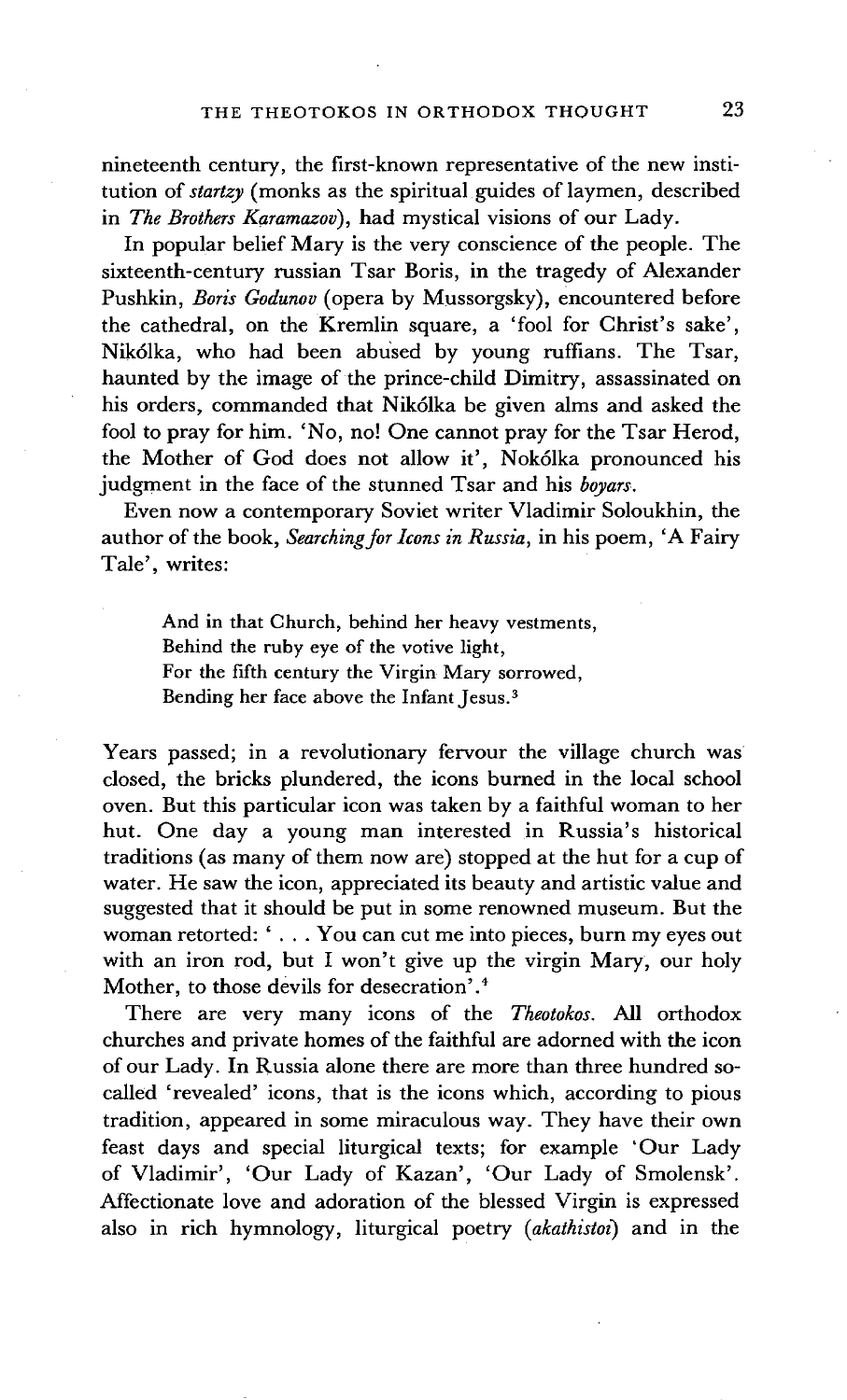sermons of St John of Damascus, St Andrew of Crete, St Theodore of Studios and many others. Four of the twelve maior feasts (outside of the Easter cycle) are dedicated to Mary: The Nativity of the *Theotokos,* 8 September; the Presentation of the Virgin Mary, 21 November; the Annunciation, 25 March; the Dormition, 15 August. There are also a number of lesser feasts of our Lady, in addition to the already-mentioned numerous feasts of the icons of Mary. Each cycle of liturgical prayers, daily, weekly, yearly, includes a special prayer addressed to Mary who is lauded as:

More honourable than the Cherubim And more glorious beyond compare than the Seraphim: Without defilement you gave birth to God the Word: True *Theotokos,* we magnify you.

The Eucharistic Canon of the Holy Communion service is concluded with a hymn to Mary. All liturgical celebrations as well as private devotions always end with an address to the *Theotokos.* 

The orthodox veneration of the *Theotokos* is most fully expressed in liturgical and devotional literature and in iconography rather than in specific theological treatises. However, since the russian religious renaissance at the beginning of this century, various articles written by russian theologians have appeared in Russia and abroad, mostly in the context of ecclesiology. All of them point out that this veneration has a basic christological orientation. With very few exceptions almost all orthodox icons of the blessed Virgin Mary depict her with the child Jesus. The second day of Christmas in the Orthodox Church is dedicated to the *Theotokos.* The christological character of the veneration of the *Theotokos* is expressed particularly clearly in *dogmaticons,* special canticles devoted to Mary and sung at vespers. For example this is the saturday great vespers *dogmaticon* of the eighth tone:

In his love for mankind, the king of Heaven appeared upon earth and dwelt among men. For he took flesh of a pure virgin, and thus incarnate he came forth from her. The only son is he: twofold in nature, but not in person. In proclaiming him perfect man and perfect God indeed, we confess Christ our God. Beseech him, O Mother without wedlock to have mercy upon our souls.<sup>5</sup>

The christological orientation of orthodox mariology with its particular stress on the mystery of the Incarnation is to be referred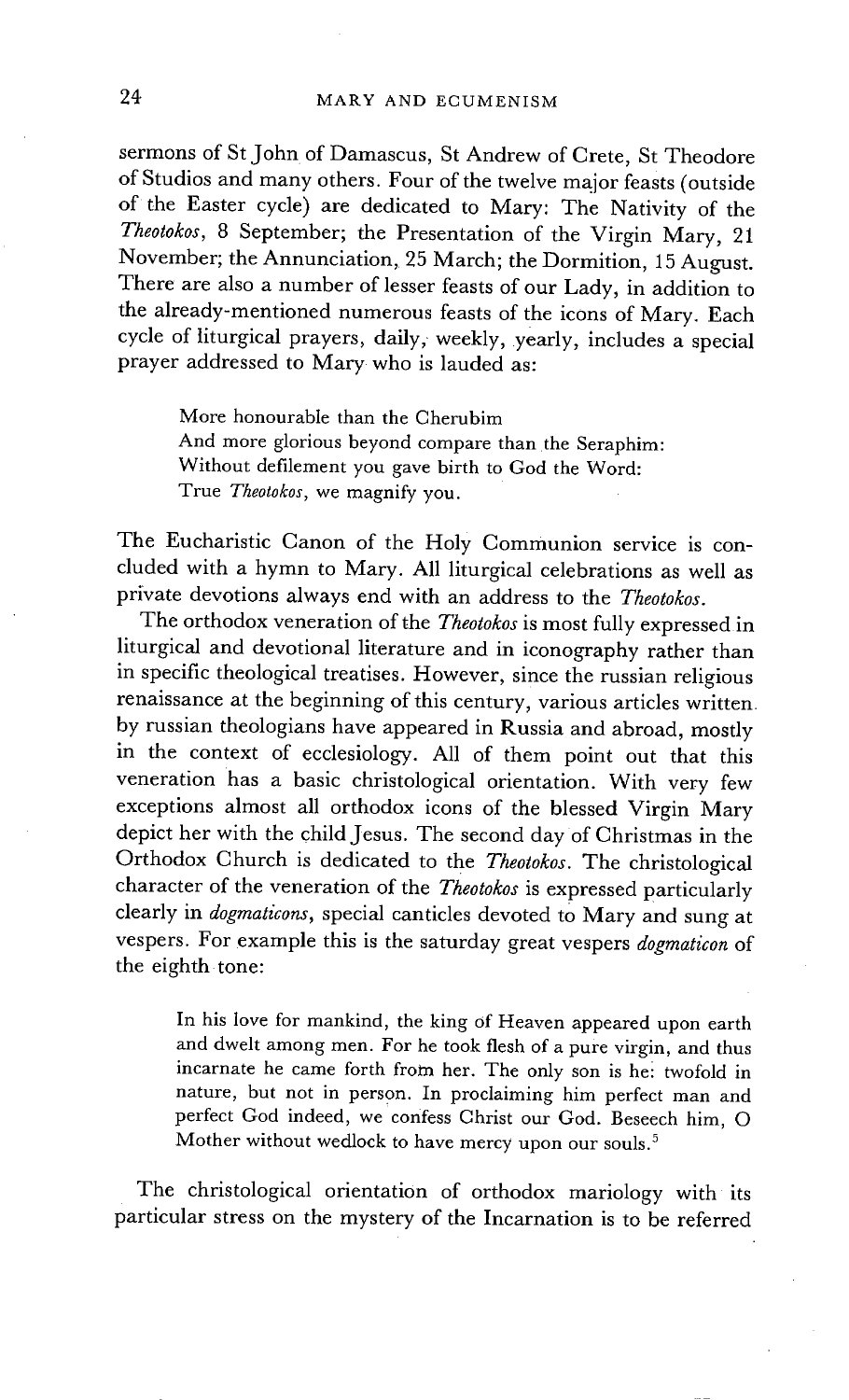directly to the third Ecumenical Council of Ephesus, A.D. 431. This Council in its deliberations on the nature of Christ, the second person of the holy Trinity, the only-begotten Son of God consubstantial with the Father, called Mary the true *Theotokos,* the Mother of God. 'The name *Theotokos* stresses the fact that the child whom Mary bore was not a "simple man", not a human person, but the only-begotten Son of God, one of the holy Trinity, yet incarnate. This is obviously the cornerstone of the orthodox faith.'<sup>6</sup> Thus, the veneration of the *Theotokos* is inseparable from the magnification of Christ, the Incarnate God, the Word.

The dogmatic decisions of the third Ecumenical Council were expanded by the fourth Council at Chalcedon in A.D. 451, which stressed that Christ was true God and true man. That, being born of the Virgin Mary, Christ fully assumed humanity which 'was saved and deified by its union with the divine nature of the Logos in the unity of his hypostasis'.<sup>7</sup> The rich orthodox hymnology mentioned above is primarily based on and derived from the teachings of the Church on incarnation as defined by those ecumenical councils, rendering them in poetic form.

In the view of the Church's worshipping members, the *Theotokos*  acquires the significance of a living witness to the authenticity of the mystery of the Incarnation, and in particular to its certainty. In reality the Mother of God, as the human, earthly Mother of our Lord through her fleshly maternity, is an indisputable witness to the realization of the Incarnation of the Word and to the oneness of the divine hypostasis of the Logos which joined divine and human natures without change, without confusion, without division or separation.<sup>8</sup>

The theme of the *stavrotheotokia,* the blessed Mary standing at the cross and lamenting her crucified son appears often in regular Sunday services and particularly during Holy Week: 'Today the blameless virgin saw thee suspended upon the cross, O Lord. She mourned within herself and was sorely pierced in her heart. She groaned in agony from the depth of her soul'. *(Service of Holy Friday Matins.)* Besides compassion of the Church for the sorrowful Mother, this' theme also includes, very prominently, the verification of the mystery of the incarnation. 'The Mother's genuine grief for her Son verifies the Son's true suffering, his true humanity, and finally its true effectiveness for the salvation of mankind.'<sup>9</sup>

The Mother of God is the true mother of the whole of mankind.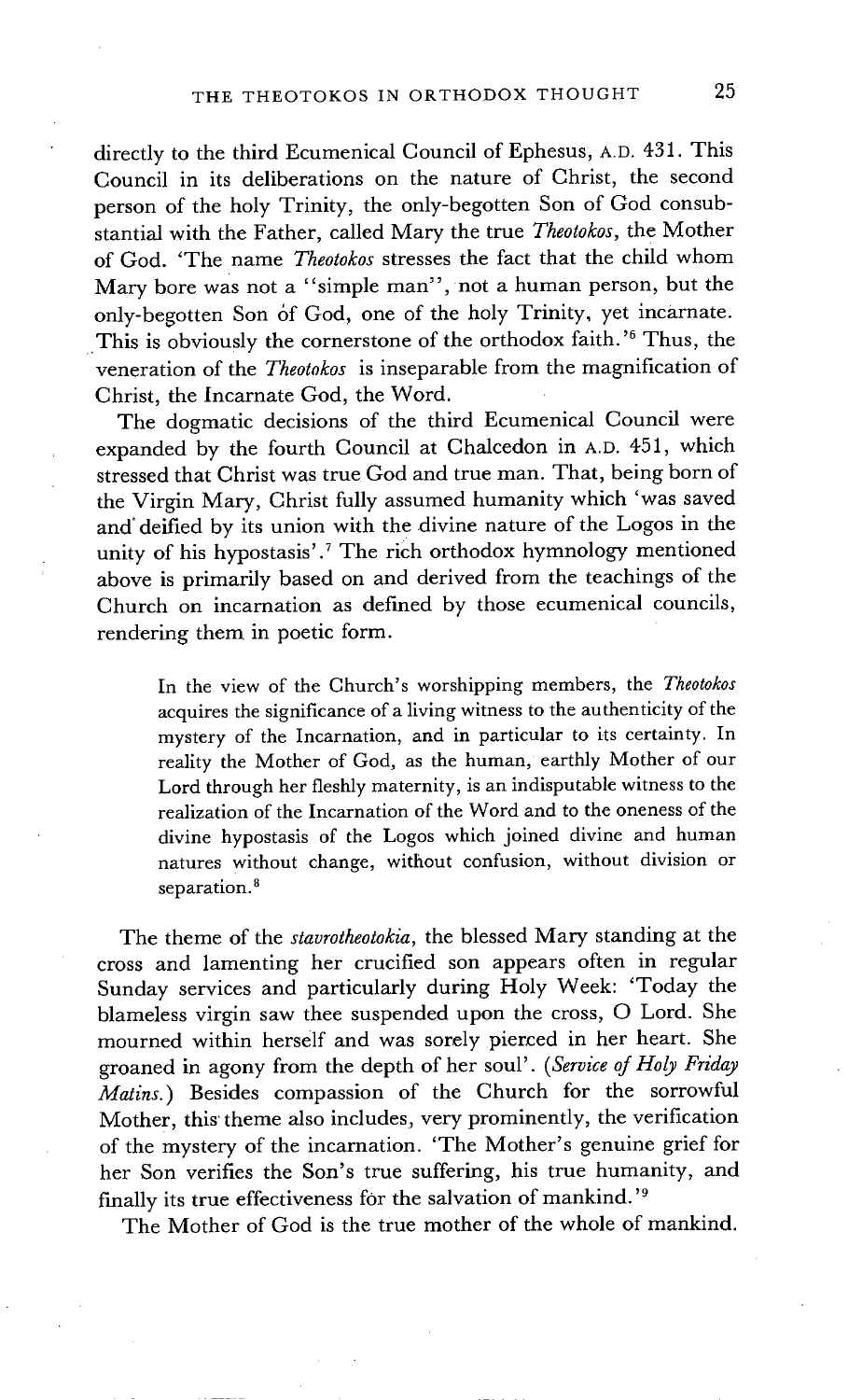When the fulness of time came, in her and through her, mankind was deemed ready to receive the Saviour and Redeemer promised by the prophets. At that moment she represented the whole of creation, as she was the best fruit of it through her own efforts which met with the grace of God. 'Behold the handmaid of the Lord; be it done unto me according to thy word' (Lk 1,38). By her complete obedience to the will of God she restored the possibility of direct communication between the Creator and his creation, broken by sin and disobedience, and became a 'bridge from earth to Heaven' (The *Akathistos).* In fact, correcting the misdeed of the first Eve, Mary became the second or the new Eve bringing mankind back to Christ, the new Adam: 'thou, far famed, hast paid back the old debt of Eve by the new Adam appearing for our sake' *(Sunday Matins, tone 1).* Or, in the words of another canticle: 'In past times the serpent trampled me and put me to death through our mother Eve: while now he who fashioned me, has through thee, O pure Virgin, called me up from corruption' *(Sunday Matins, tone 8).* 

But the blessed Virgin, the Mother of God and the new Eve is also called the Bride of God in church poetry: 'Wearing the spiritual beauty of the most fair soul, Thou hast become the Bride of God, sealed with holy virginity and shining upon the world the joyful light of purity' *(Sunday Matins, tone 6).* 

From the human point of view the designations 'Mother' and 'Bride' do not go together. However, as Fr Sergius Bulgakov points out, this incompatibility disappears in the spiritual realm which is different from the divided and broken life of fallen humanity.<sup>10</sup> Overshadowed by the Holy Spirit, Mary conceives and gives birth to the *Logos,* and becomes *Theotokos.* As a human, created being, representing the whole of mankind she is the handmaid of the Lord, and his chosen Bride: 'The bridegroom finding thee, only lily among the thorns, shining forth with the brightness of purity and the light of chastity, O Virgin, took thee to be his bride, O thou who are without spot' *(Sunday Matins, tone 7).* 

Here we come to the link between Mary and the Church. The Church too is called the Bride of Christ: ' "I know no God save Thee", cries the Church aloud to Thee, "Thou hast chosen me from the unbelieving nations to be thy Bride" ' *(Sunday Matins, tone 7)*. The Church is also the Body of Christ and mother of all Christians. Thus, Mary is the icon of the Church, she represents the Church and the Church is fulfilled in her. 'For the mystery of Mary is precisely the mystery of the Church. *Mater Ecclesia* and *Virgo Mater*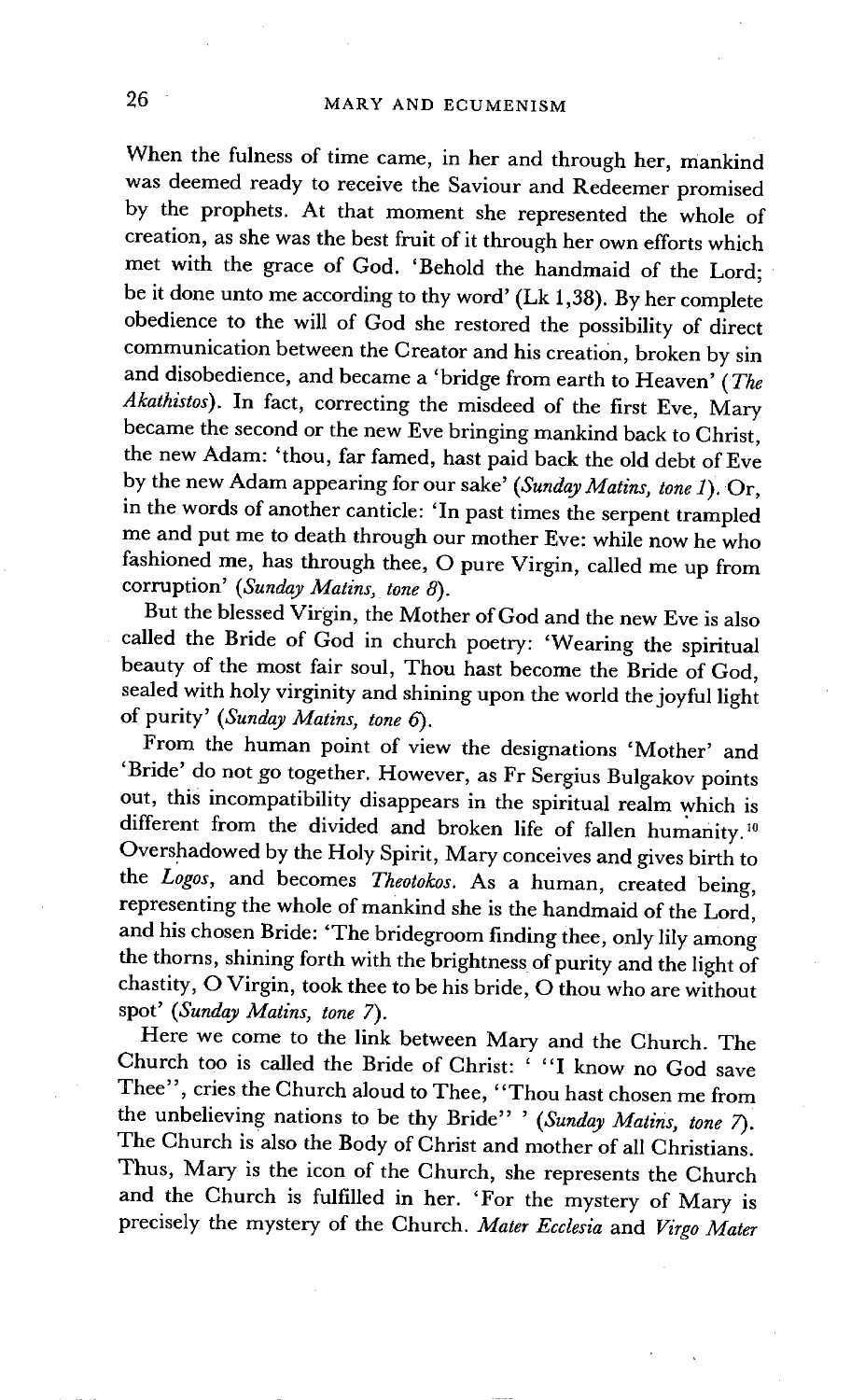are both birthgivers of the new life.'<sup>11</sup> The Church is a new life of the renewed and transformed people of God, a passage from this world to the eternal kingdom. The basic energies of this new life are responsive love and voluntary obedience to the Word. 'As life, the ChurCh is a *she,* the Bride of Christ, the one who is called from eternity to be "a chaste virgin to Christ" ' (2 Cor 11,2). 12 Christ is the head of the Church; Mary is its heart and conscience.

The blessed Virgin became a habitation of the Holy Spirit. The regenerating operations of the Holy Spirit in the Church and in the lives of its members are manifested in her. By the grace of the Holy Spirit, Mary gave birth to Christ. By the grace of the Holy Spirit the faithful have communion with Christ and thus share in the life of the Church and the motherhood of Mary. 'The Church and Mary each bear the same relation alike to Christ and Christians.'13

Fr Paul Florensky, a leading figure of the russian religious renaissance in the beginning of this century, adds another dimension to the relationship of the Holy Spirit and the Virgin Mary from the sophiological point of view:

The Holy Spirit manifests himself in creation as *virginity:* as inner Chastity and humble Purity: these are the main gifts received by a Christian from the Holy Spirit .... Sophia is the Virgin Purity itself. However, the bearer of the Virgin Purity, the *virgin* in the real and exceptional meaning of this word is Mariam, the Virgin full of Grace, filled with grace by the Holy Spirit, endowed with his gifts. She is the true Church of God, the true Body of Christ.  $\ldots$ <sup>14</sup>

These tremendous gifts were given to Mary at the Annunciation, when the Holy Spirit descended upon her and the power of the Highest overshadowed her, and when, it has to be repeated here again, she freely and voluntarily accepted the vocation set before her, thus actively participating in God's plan for mankind. Therefore, this feast in the words of its *troparion* (collect) marks not only the greatest event in Mary's life but also the turning point in the history of salvation: 'Today is the crown of our salvation and the manifestation of the mystery that is from all eternity. The Son of God becomes Son of the Virgin... '.

In orthodox consciousness and theology the free and voluntary acceptance by Mary of her special vocation is inseparable from her sharing with humanity in conditions of natural birth, including original sin, thus being a true representative of mankind, albeit the best one. The orthodox east does not know the dogma of Immacu-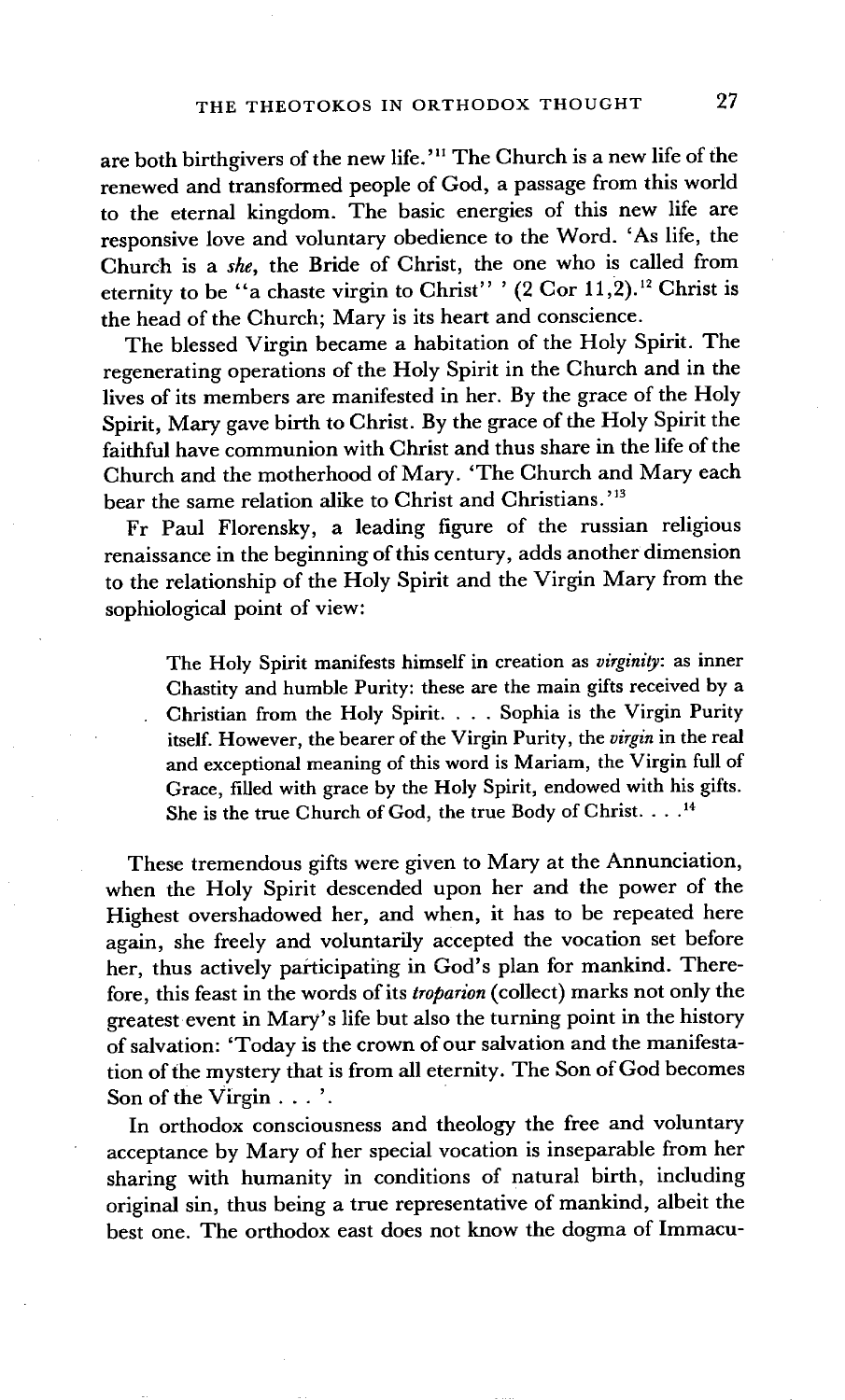late Conception. As to the Assumption of our Lady, known in the east as Dormition or falling asleep, the Orthodox Church has not scrutinized it in formal theological terms. It affirms with faith and love that, 'in giving birth, O Theotokos, thou hast retained thy virginity, and in falling asleep thou hast not forsaken the world' (the Dormition *troparion*). <sup>The</sup> wonderful thing about her is not that, having no original sin, she did not have to die, but that her death itself was filled to capacity with life in God, and therefore, changed into "blessed assumption"."<sup>15</sup>

To this brief and sketchy account of the orthodox veneration of the blessed Virgin Mary, based mostly on byzantine tradition and hymnology in their russian interpretation, one more important consideration may be added. The sacrament of the Eucharist occupies the central place in the life of the Church. The whole Church including all her members everywhere, whether alive or fallen asleep in the Lord, are gathered together at every time and place when the Eucharist is celebrated. It is manifested particularly clearly and vividly in the special ritual of preparation of the eucharistic bread and wine immediately preceding the Orthodox Divine Liturgy (the Holy Communion Service).

The upper central part of the paten is occupied by a squarely cut piece of bread called the Lamb. A small triangular particle cut out of another piece of bread is placed on the right side of the Lamb. While doing this the priest says: 'In honour and memory of our most blessed lady *Theotokos* and ever-virgin Mary. Through her prayers, O Lord, accept this sacrifice upon thy heavenly altar'. And then the priest adds the words of Psalm 45 (v 9), 'the Queen stood on thy right side, arrayed in golden robes, all glorious'.

Similarly nine particles of bread are placed on the left side of the Lamb in honour of prophets, apostles, martyrs, and other saints. More particles are put in front of the Lamb for bishops, rulers, and all the living and dead.

In the pre-Pentecost days, the Church with the apostles and Mary together in prayers and supplications (Acts 1,14) expected its inauguration by the Holy Spirit. Since then the Church with Mary and with all the rest who had been there from the beginning is gathered around the Lord praying and glorifying him.

Mary has an exalted and special place in the Church due to her humility, obedience to God and capacity to love. At the same time it would be wrong to regard her as a 'co-redeemer' and/or the 'only hope'. The risen Lord is our Redeemer and our only hope. But the